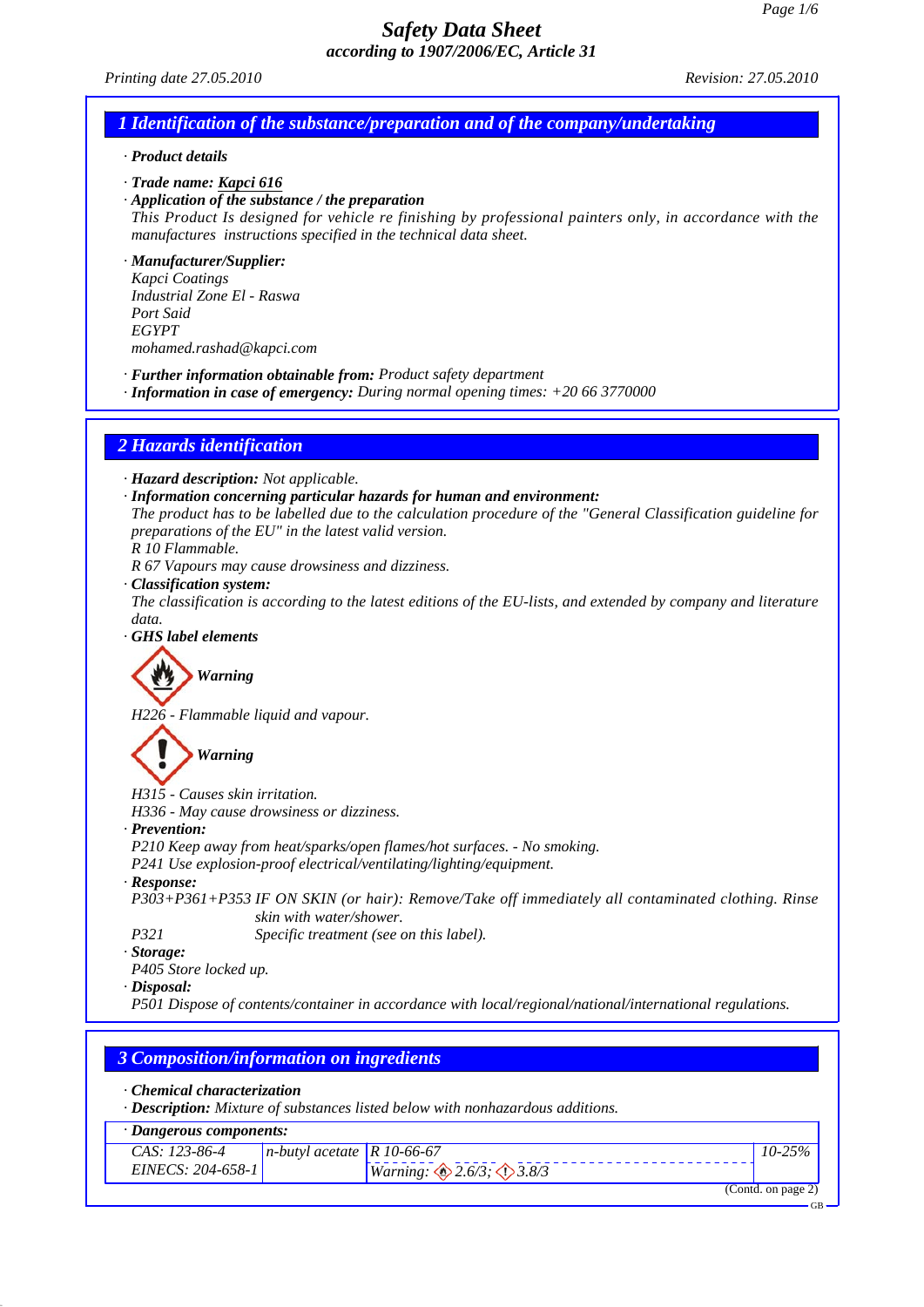*Printing date 27.05.2010 Revision: 27.05.2010*

*Trade name: Kapci 616*

|                                                                                                                                                                                                                                                                                                                                                                                               |                                                                    | (Contd. of page $1$ ) |  |
|-----------------------------------------------------------------------------------------------------------------------------------------------------------------------------------------------------------------------------------------------------------------------------------------------------------------------------------------------------------------------------------------------|--------------------------------------------------------------------|-----------------------|--|
| CAS: 1330-20-7<br><i>svlene</i>                                                                                                                                                                                                                                                                                                                                                               | $X_n$ , $X_i$ ; R 10-20/21-38                                      | $2.5 - 10\%$          |  |
| EINECS: 215-535-7                                                                                                                                                                                                                                                                                                                                                                             | <i>Warning:</i> $\otimes$ 2.6/3; $\otimes$ 3.1.D/4, 3.1.I/4, 3.2/2 |                       |  |
| $\lambda$ , $\lambda$ , $\lambda$ , $\lambda$ , $\lambda$ , $\lambda$ , $\lambda$ , $\lambda$ , $\lambda$ , $\lambda$ , $\lambda$ , $\lambda$ , $\lambda$ , $\lambda$ , $\lambda$ , $\lambda$ , $\lambda$ , $\lambda$ , $\lambda$ , $\lambda$ , $\lambda$ , $\lambda$ , $\lambda$ , $\lambda$ , $\lambda$ , $\lambda$ , $\lambda$ , $\lambda$ , $\lambda$ , $\lambda$ , $\lambda$ , $\lambda$ |                                                                    |                       |  |

*· Additional information: For the wording of the listed risk phrases refer to section 16.*

### *4 First aid measures*

- *· After inhalation: Supply fresh air; consult doctor in case of complaints.*
- *· After skin contact: Generally the product does not irritate the skin.*
- *· After eye contact: Rinse opened eye for several minutes under running water.*
- *· After swallowing: If symptoms persist consult doctor.*

### *5 Fire-fighting measures*

- *· Suitable extinguishing agents: CO2, sand, extinguishing powder. Do not use water.*
- *· For safety reasons unsuitable extinguishing agents: Water with full jet*
- *· Protective equipment: No special measures required.*

### *6 Accidental release measures*

*· Person-related safety precautions: Wear protective equipment. Keep unprotected persons away.*

- *· Measures for environmental protection: Do not allow to enter sewers/ surface or ground water.*
- *· Measures for cleaning/collecting:*

*Absorb with liquid-binding material (sand, diatomite, acid binders, universal binders, sawdust). Do not flush with water or aqueous cleansing agents*

### *7 Handling and storage*

*· Handling:*

- *· Information for safe handling: Ensure good ventilation/exhaustion at the workplace.*
- *· Information about fire and explosion protection:*
- *Keep ignition sources away Do not smoke. Protect against electrostatic charges.*

*· Storage:*

- *· Requirements to be met by storerooms and receptacles: No special requirements.*
- *· Information about storage in one common storage facility: Not required.*
- *· Further information about storage conditions: Keep container tightly sealed.*

## *8 Exposure controls/personal protection*

*· Additional information about design of technical facilities: No further data; see item 7.*

*· Ingredients with limit values that require monitoring at the workplace:*

#### *123-86-4 n-butyl acetate*

*WEL Short-term value: 966 mg/m³, 200 ppm*

*Long-term value: 724 mg/m³, 150 ppm*

*1330-20-7 xylene*

*WEL Short-term value: 441 mg/m³, 100 ppm Long-term value: 220 mg/m³, 50 ppm Sk; BMGV*

*· Additional information: The lists valid during the making were used as basis.*

*· Personal protective equipment:*

*· General protective and hygienic measures: Wash hands before breaks and at the end of work.*

(Contd. on page 3)

GB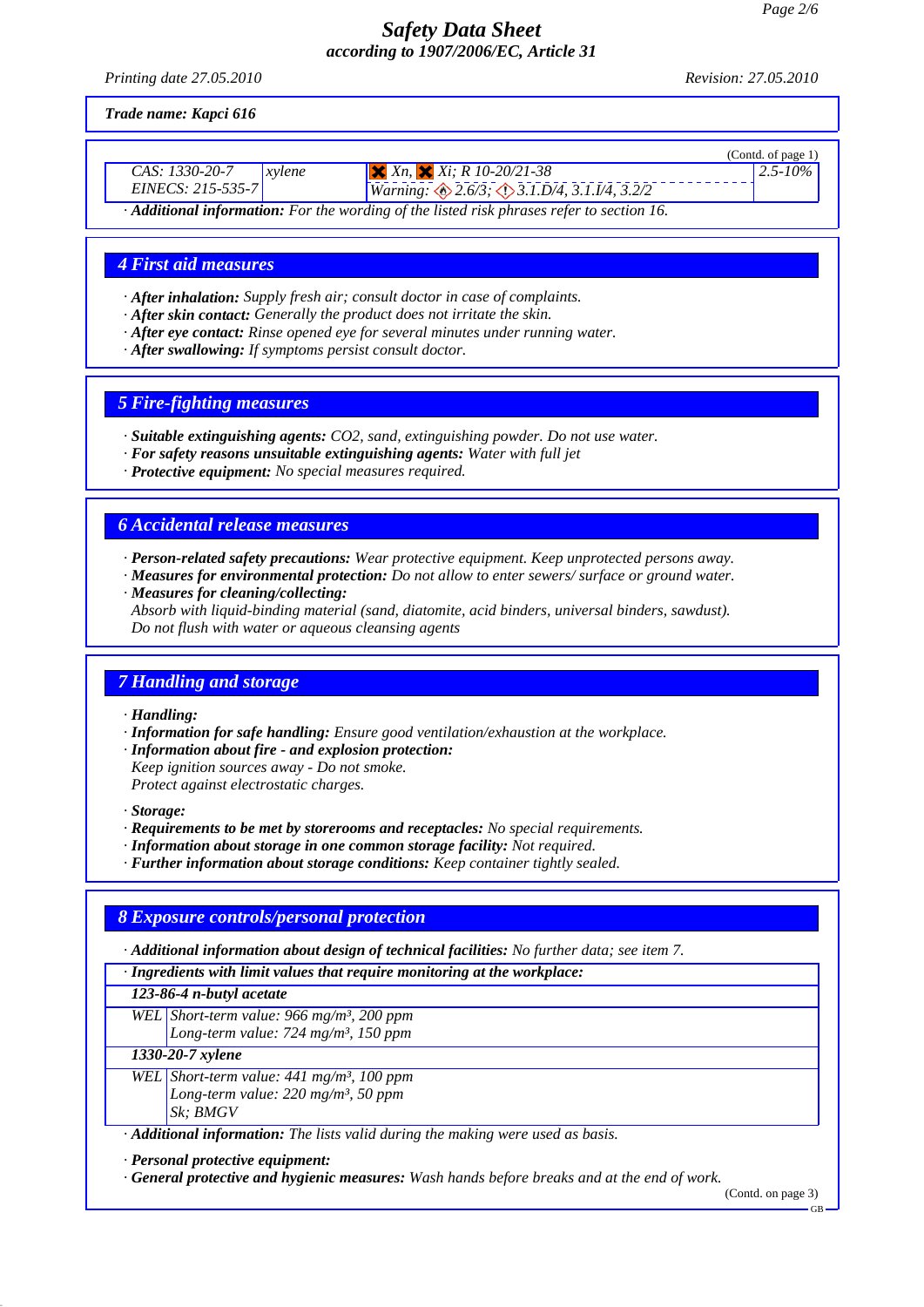*Printing date 27.05.2010 Revision: 27.05.2010*

(Contd. of page 2)

#### *Trade name: Kapci 616*

*· Respiratory protection: Not required.*

*· Protection of hands:*

*The glove material has to be impermeable and resistant to the product/ the substance/ the preparation. Due to missing tests no recommendation to the glove material can be given for the product/ the preparation/ the chemical mixture.*

*Selection of the glove material on consideration of the penetration times, rates of diffusion and the degradation*

#### *· Material of gloves*

*The selection of the suitable gloves does not only depend on the material, but also on further marks of quality and varies from manufacturer to manufacturer. As the product is a preparation of several substances, the resistance of the glove material can not be calculated in advance and has therefore to be checked prior to the application.*

#### *· Penetration time of glove material*

*The exact break through time has to be found out by the manufacturer of the protective gloves and has to be observed.*

*· Eye protection:*



*Tightly sealed goggles*

## *9 Physical and chemical properties*

| <b>General Information</b>                                  |                                                                                                |
|-------------------------------------------------------------|------------------------------------------------------------------------------------------------|
| Form:                                                       | Fluid                                                                                          |
| Colour:                                                     | According to product specification                                                             |
| Odour:                                                      | Characteristic                                                                                 |
| Change in condition                                         |                                                                                                |
| Melting point/Melting range: Undetermined.                  |                                                                                                |
| <i>Boiling point/Boiling range:</i> $124^{\circ}$ C         |                                                                                                |
| · Flash point:                                              | $27^{\circ}C$                                                                                  |
| · Ignition temperature:                                     | $370^{\circ}C$                                                                                 |
| · Self-igniting:                                            | Product is not selfigniting.                                                                   |
| · Danger of explosion:                                      | Product is not explosive. However, formation of explosive air/vapour<br>mixtures are possible. |
| · Explosion limits:                                         |                                                                                                |
| Lower:                                                      | 1.1 Vol $\%$                                                                                   |
| Upper:                                                      | 7.5 Vol $\%$                                                                                   |
| $\cdot$ Vapour pressure at 20 $\rm ^{\bullet}C\rm ^{\cdot}$ | $10.7$ hPa                                                                                     |
| $\cdot$ Density:                                            | $0.99 - 1.02$ g/cm <sup>3</sup>                                                                |
| · Solubility in / Miscibility with                          |                                                                                                |
| water:                                                      | Not miscible or difficult to mix.                                                              |
| · Solvent content:                                          |                                                                                                |
| Organic solvents:                                           | 35.0%                                                                                          |
| $VOC$ (EC)                                                  | 35.00 %                                                                                        |
|                                                             |                                                                                                |

(Contd. on page 4)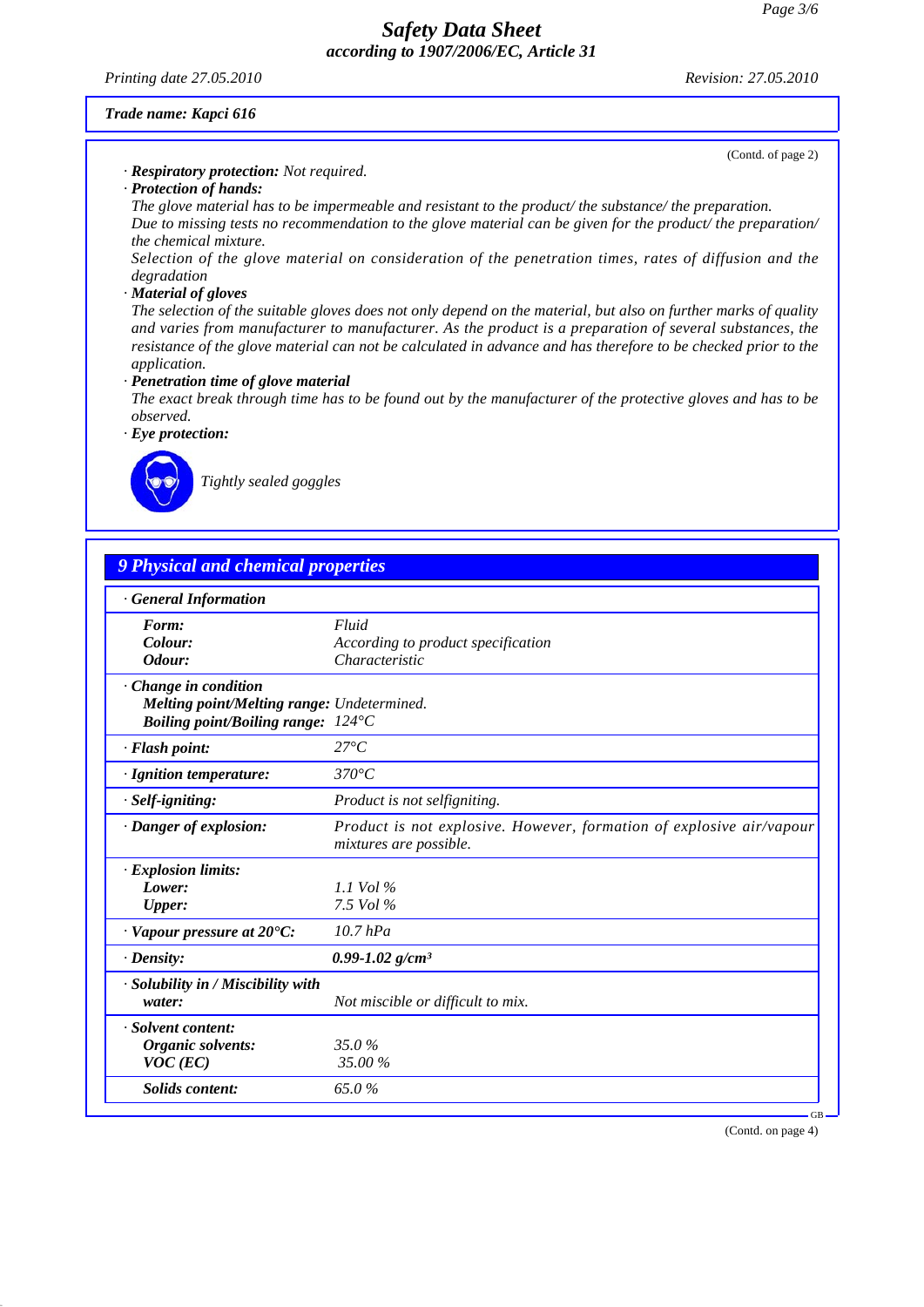*Printing date 27.05.2010 Revision: 27.05.2010*

(Contd. of page 3)

*Trade name: Kapci 616*

*10 Stability and reactivity*

*· Thermal decomposition / conditions to be avoided: No decomposition if used according to specifications.*

*· Materials to be avoided:*

*· Dangerous reactions No dangerous reactions known.*

*· Dangerous decomposition products: No dangerous decomposition products known.*

# *11 Toxicological information*

*· Acute toxicity:*

*· LD/LC50 values relevant for classification:*

*1330-20-7 xylene*

*Oral LD50 4300 mg/kg (rat)*

*Dermal LD50 2000 mg/kg (rabbit)*

*· Primary irritant effect:*

*· on the skin: No irritant effect.*

*· on the eye: No irritating effect.*

*· Sensitization: No sensitizing effects known.*

### *12 Ecological information*

### *· Additional ecological information:*

*· General notes:*

*Water hazard class 2 (German Regulation) (Self-assessment): hazardous for water Do not allow product to reach ground water, water course or sewage system. Danger to drinking water if even small quantities leak into the ground.*

### *13 Disposal considerations*

*· Product:*

*· Recommendation*

*Must not be disposed together with household garbage. Do not allow product to reach sewage system.*

*· Uncleaned packaging:*

*· Recommendation: Disposal must be made according to official regulations.*

### *14 Transport information*

*· Land transport ADR/RID (cross-border)*



*· ADR/RID class: 3 Flammable liquids.*

*· Danger code (Kemler): 30*

*· UN-Number: 1993*

*· Packaging group: III · Hazard label: 3* 

*· Description of goods: 1993 FLAMMABLE LIQUID, N.O.S. (BUTYL ACETATES, XYLENES)*

(Contd. on page 5)

GB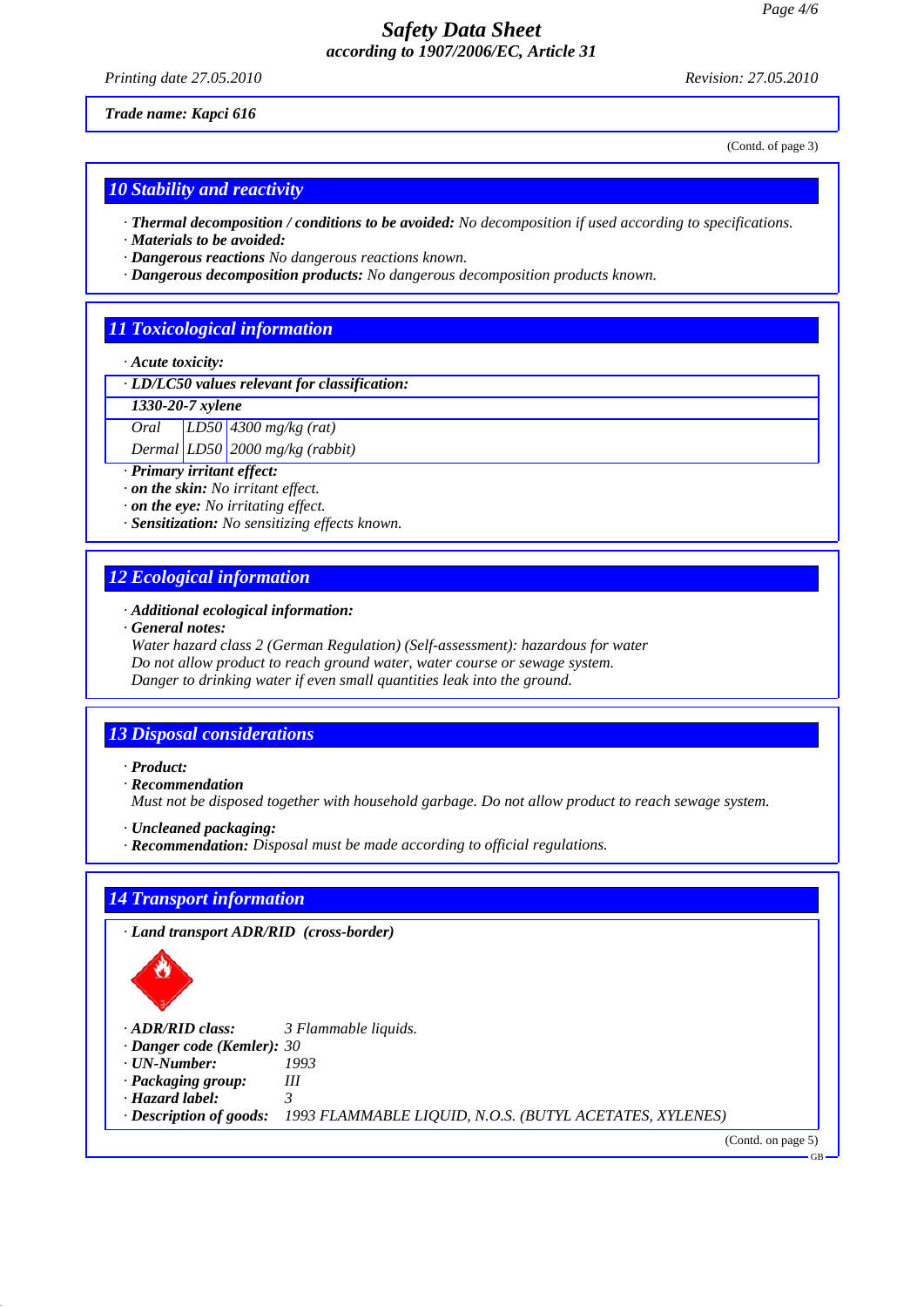*Printing date 27.05.2010 Revision: 27.05.2010 Trade name: Kapci 616* (Contd. of page 4) *· Tunnel restriction code D/E · Maritime transport IMDG: · IMDG Class: 3*   $\cdot$  *UN Number: <i>·* **Label** 3<br>*· Packaging group:* III *<i>· Packaging group: III*<br>*· FMS Number: P - F - F - F - F - F - F - F - F - F - F - F - F - F - F - F - F - F - F - F - F - F - F - F - F - F - F - F - F - · EMS Number: · Marine pollutant: No · Proper shipping name: FLAMMABLE LIQUID, N.O.S. (BUTYL ACETATES, XYLENES) · Air transport ICAO-TI and IATA-DGR: · ICAO/IATA Class: 3 · UN/ID Number: 1993 · Label 3 · Packaging group: III · Proper shipping name: FLAMMABLE LIQUID, N.O.S. (BUTYL ACETATES, XYLENES) · UN "Model Regulation": UN1993, FLAMMABLE LIQUID, N.O.S., 3, III 15 Regulatory information · Labelling according to EU guidelines: The product has been classified and marked in accordance with EU Directives / Ordinance on Hazardous Materials. · Risk phrases: 10 Flammable. 67 Vapours may cause drowsiness and dizziness. · Safety phrases: 2 Keep out of the reach of children. 25 Avoid contact with eyes. 46 If swallowed, seek medical advice immediately and show this container or label. 56 Dispose of this material and its container to hazardous or special waste collection point. 16 Other information This information is based on our present knowledge. However, this shall not constitute a guarantee for any specific product features and shall not establish a legally valid contractual relationship.*

#### *· Relevant R-phrases*

- *10 Flammable.*
- *20/21 Harmful by inhalation and in contact with skin.*
- *38 Irritating to skin.*
- *66 Repeated exposure may cause skin dryness or cracking.*
- *67 Vapours may cause drowsiness and dizziness.*
- *· Department issuing MSDS: Product safety department*
- *· Contact: Mr. Rashad*

(Contd. on page 6)

GB